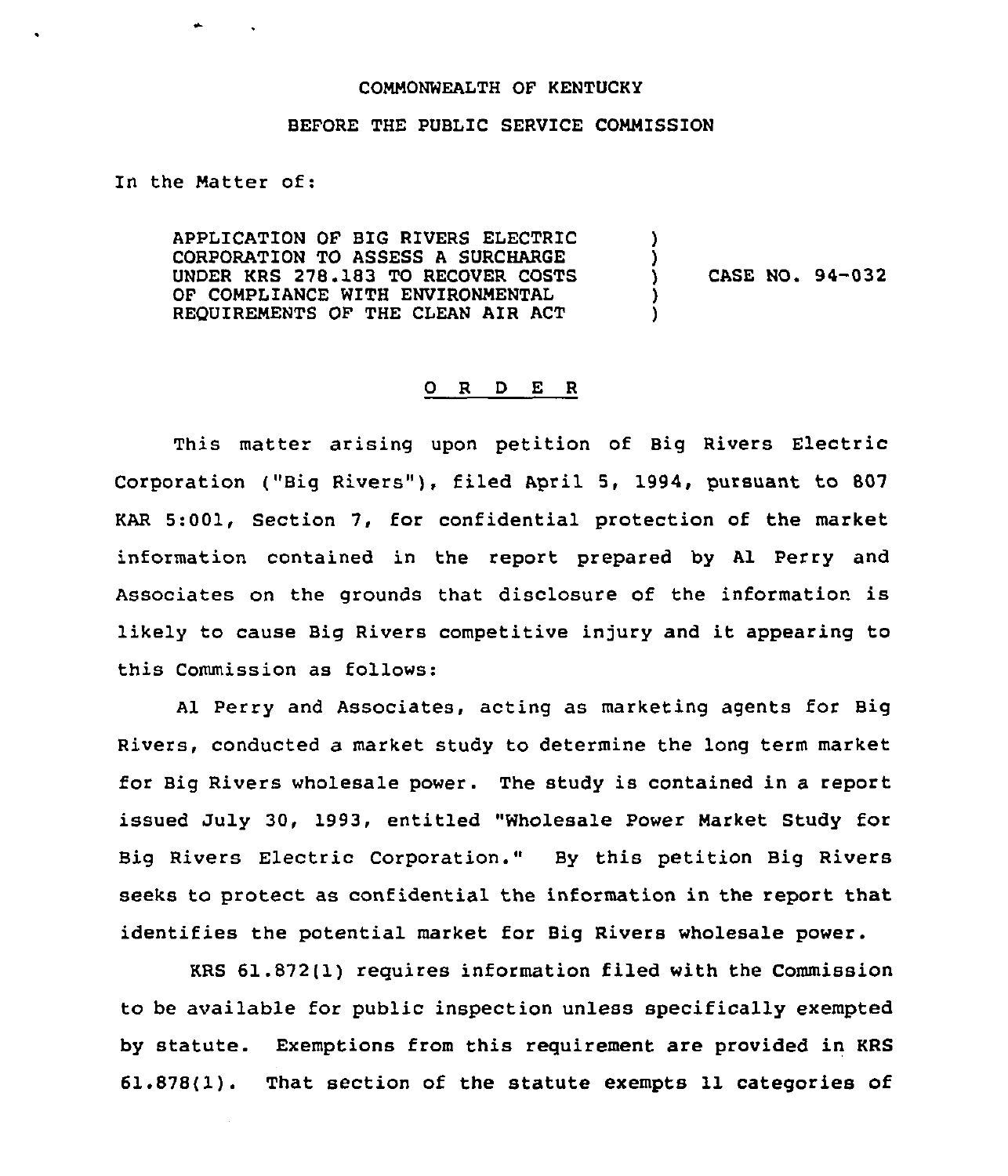information. One category exempted in subparagraph (c) of that section is commercial information confidentially disclosed to the Commission. To qualify for that exemption, it must be established that disclosure of the information is likely to cause substantial competitive harm to the party from whom the information was obtained. To satisfy this test, the party claiming confidentiality must demonstrate actual competition and a likelihood of substantial competitive injury if the information is disclosed. Competitive injury occurs when disclosure of the information gives competitors an unfair business advantage.

The sale of wholesale power through the intersystem power sales market is highly competitive. The study prepared by Al Perry and Associates identifies potential customers in that market and forecasts their power needs. Competitors of Big Rivers could use this information in marketing their own power to the detriment of Big Rivers. Therefore, disclosure of the information is likely to cause Big Rivers competitive injury and the information should be protected as confidential.

This Commission being otherwise sufficiently advised,

IT IS ORDERED that the wholesale market information contained in Al Perry and Associates report, which Big Rivers has petitioned be withheld from public disclosure, shall be held and retained by this Commission as confidential and shall not be open for public inspection.

 $-2-$